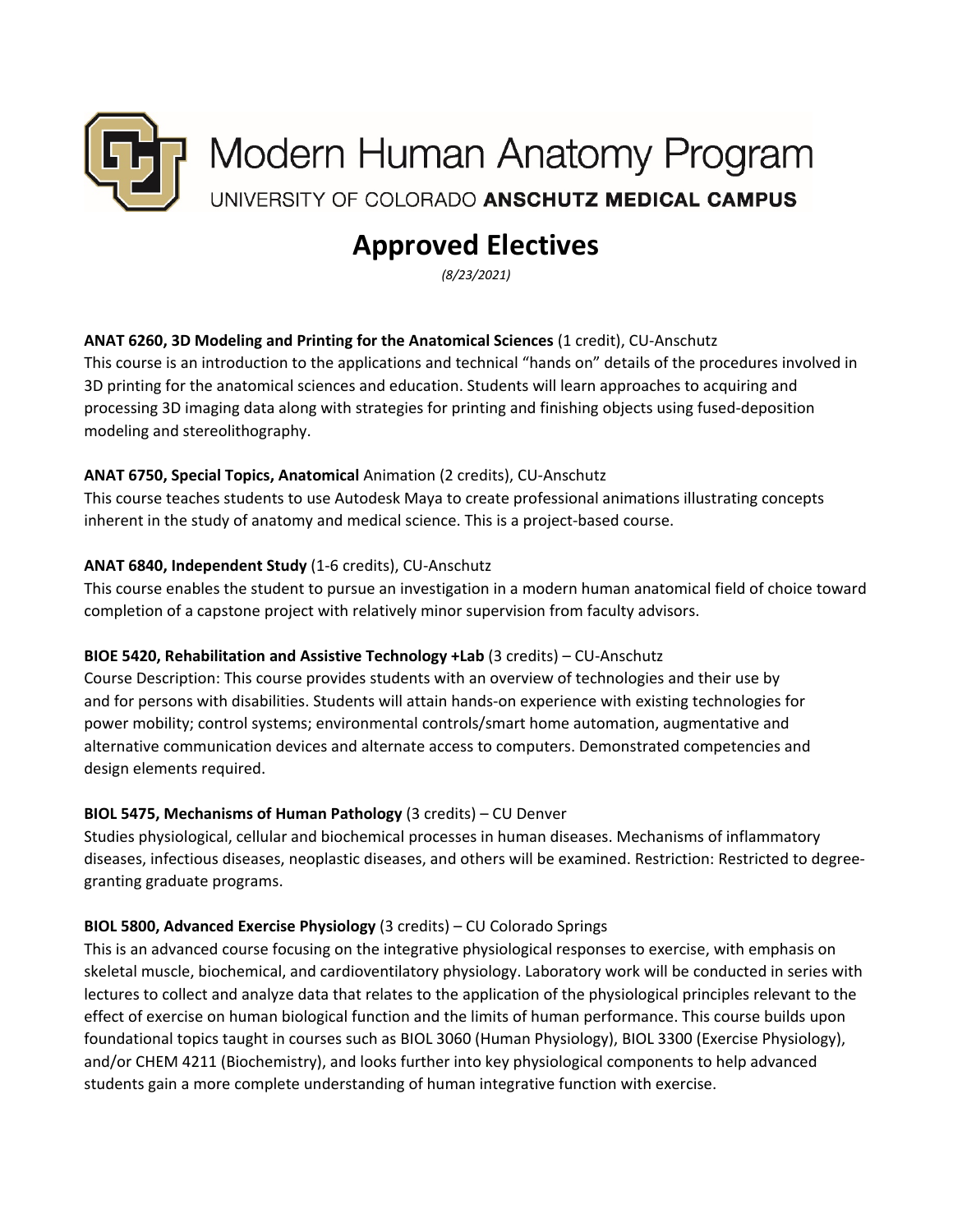## **BIOS 6606, Biostatistics** (3 credits), CU-Anschutz

Course Goals: This course provides an overview of applied statistics: data graphics, probability, hypothesis testing, estimation, bootstrap methods, permutation tests, nonparametric methods, regression analysis, and analysis of variance. It incorporates print and online resources, and it emphasizes the hand-on use of statistical packages. Examples from science and medicine illustrate concepts and methods. The primary goal of this course is to help you develop statistical tools to analyze, present, and interpret quantitative information.

## **BSBT 6064, Scientific Writing,** (1 credit), CU-Anschutz

Written communication is an essential research skill, one for which many novice researchers feel underprepared. This short and concentrated course-shop will help trainees gain the skills and confidence they need to start building their research publication portfolio, while taking minimal time away from research training. The topics covered include strategies to engage the reader, principles of psychological linguistics, biomedical journal writing, and two sessions on grant writing. Instruction is supported by a workbook with examples and exercises, and includes lectures, writing exercises, group discussions, and optional workshopping of student writing.

## **BSBT 6801, Biomedical Entrepreneurship,** (3 credit), CU-Anschutz, Spring

This course will examine the process of entrepreneurship in private, academic, government, and corporate settings, and will take the student from the discovery stage of a product or service into business development, and onto the decision of whether to proceed with commercialization.

## **BSBT 7301, Building Biotechnology**, (3 credits), CU-Anschutz, Spring

The course addresses the essential elements of bioscience and health innovation and entrepreneurship. This course is designed to familiarize biomedical scientists and those interested in the business with the basic fundamentals of biomedical and health innovation and entrepreneurship. The emphasis of the course will be on how technology transfer occurs, different technology transfer models, early stage technology finance, basics of intellectual property, and the regulatory and reimbursement environment for commercializing drugs, devices, diagnostic tests and health information software.

## **CANB 7600, Cancer Biology** (3 credits) CU-Anschutz, Spring

This course integrates the examination of cancer at molecular, cellular, tissue and organismal levels. Course open to all graduate students from any program with an interest in mechanisms and models of cancer and will give broad appreciation for current issues/problems.

## **CBHS 6614, Childhood Obesity** (1 credit), CU-Anschutz

This course provides an overview of childhood obesity assessment, prevention, and treatment. Key childhood obesity topics and challenges will be covered within the context of public health.

## **CBHS 6617, Nutrition and Public Health** (1 credit), CU-Anschutz

This survey course begins with an overview of nutrition and its relation to health and disease. The learner will gain experience in reading and evaluating nutrition research articles. The second part of the course focuses on public health nutrition topics including theories and frameworks, food insecurity, food policies and regulations,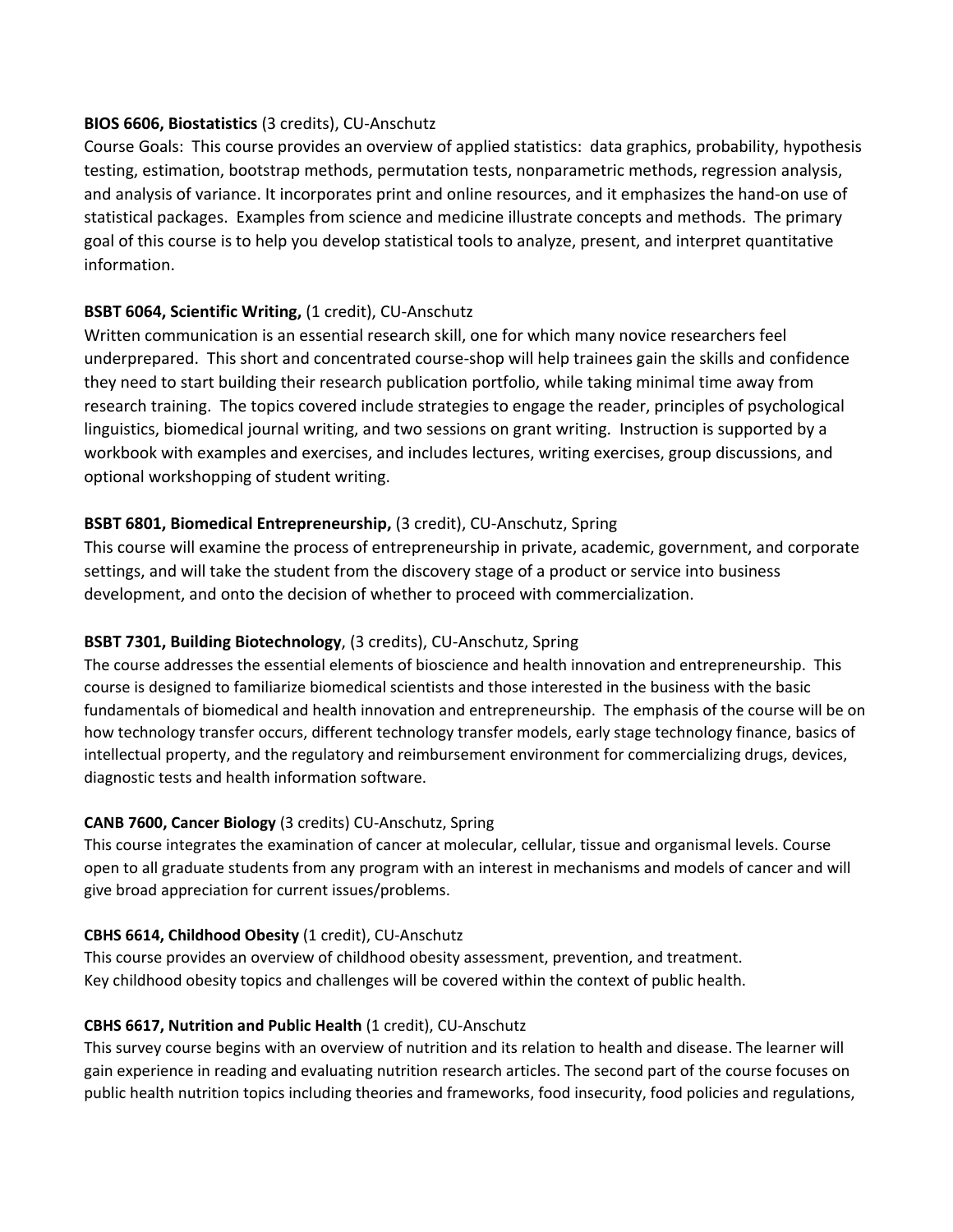and federal programs. For students who are in the Public Health Nutrition Concentration at CSU this course cannot be taken for credit.

## **CBHS 6627, Maternal Nutrition** (1 credit), CU-Anschutz

This course provides an overview of nutrition issues affecting pregnant and breastfeeding women. Using a life course perspective, the course integrates clinical information with public health practice. At the end of this course the student will be able to:

- 1. Describe the relationship between the physiological changes associated with pregnancy and lactation, and increased nutritional needs.
- 2. Develop specific nutritional recommendations that correlate with individual resources and needs.
- 3. Identify behavior change theories commonly used for nutritional program planning.
- 4. Identify policies and programs that support improved nutritional status of women.

#### **CBHS 6635, Child Nutrition** (1 credit), CU-Anschutz

This course provides an overview of child nutrition from infancy to adolescence. Key child nutrition topics and challenges will be covered within the context of public health.

At the end of this course the student will be able to:

- 1. Discuss key topics related to child nutrition from infancy to adolescence.
- 2. Identify common nutritional challenges during childhood.
- 3. Evaluate published research and lay media related to child nutrition topics.
- 4. Apply nutrition education theories and frameworks to child nutrition topics.

### **CHEM 5810, General Biochemistry I** (4 credits) CU-Denver, Fall

The course of general biochemistry (Chem5810) is design to teach the chemical and physical properties of cellular components such as proteins, carbohydrates, lipids, and other biomolecules while relating them back to the context of physiological conditions of living organisms and living matters. The course will cover the chemical and physical properties of proteins, carbohydrates and lipids. We will examine chemical and physical properties of enzyme and enzyme-catalyzed reactions. We will also relate the chemical and physical properties of biomolecules to biochemical reactions and the signaling pathways. After completing the course, students should have attained knowledge to explain real-life situations at molecular level.

#### **CHEM 5820, General Biochemistry II** (4 credits) CU-Denver, Spring

The course of general biochemistry II (Chem5820) is design to teach the chemical and physical foundations of the genetic information flow and the energy flow and to relate these to living organism. The course will cover the chemical and physical properties of DNA replication and repair, transcriptional synthesis of RNA, protein synthesis and degradation, and gene regulation. The course will also cover the chemical and physical properties of metabolism of carbohydrates, lipids, and amino acids, and how these processes are coordinately regulated in living organism. After completing the course, students should have attained knowledge to explain real-life situations related to the genetic information flow and the energy flow.

## **CSCi 6118, Software Engineering for Scientists** (3 credits) CU-Boulder

Software Engineering for Scientists is a course for upper-level undergraduates and graduate students in the sciences who want to enhance their research by developing custom software. This class will build off basic programming skills to enable the development of robust and reliable software for reproducible science. These skills will sample core elements from both software engineering (e.g., version control, testing and continuous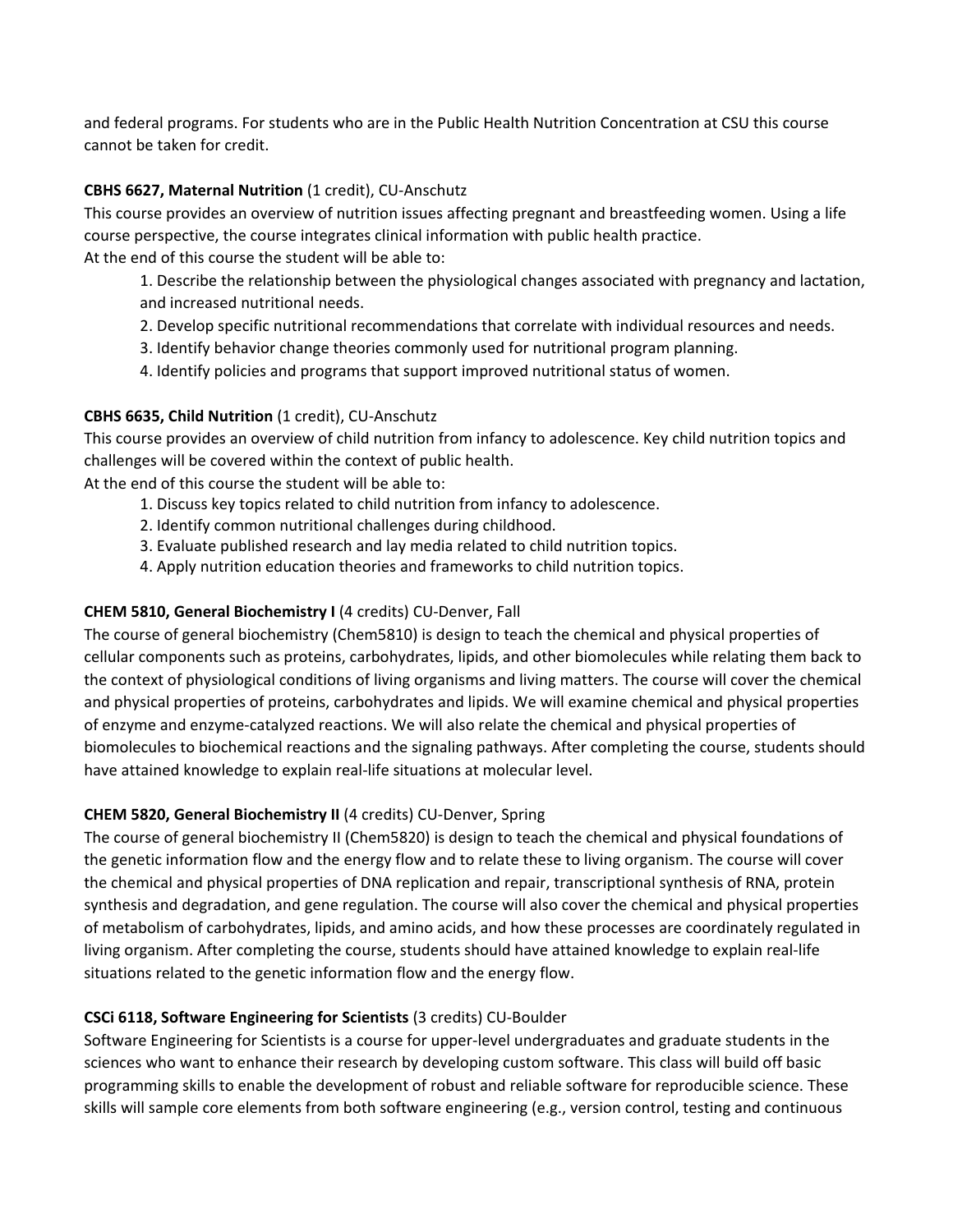integration, debugging, benchmarking, documentation, distribution) and software design (e.g., algorithm analysis, sorting and searching, file input and output, text parsing, basic data structures), and will be organized around the ingestion and processing of data for many different scientific domains.

## **EDHD 6200, Lifespan Development** (3 credits), CU-Denver

This course is designed to introduce students to human development as it occurs across the lifespan, including emotional, physical, and cognitive development, and emphasizes personal adjustment and achievement. The course will examine major theories of human development while discussing and critiquing them in terms of application to educational and counseling practice. The study of life span is intriguing because each of us, and everyone we care about, is constantly developing. This course therefore includes both scientific discoveries and personal insights.

Development in childhood is seen more readily, because rapid change takes place in physical size, knowledge and social interactions. Heightened public awareness of the problems of aging in our contemporary society has led to new information on the process of growth and change taking place in middle and late adulthood as well. Thus, we will work this semester within a womb to tomb framework. Special attention will be given to multi-cultural issues and the implications and influences of these issues to the understanding of human development.

## **EDHD 6320, Education & Human Development** (3 credits), CU-Denver

An introductory survey into contemporary theory and research in developmental cognitive neurosciences and their potential applications to education, aiming to explore how the brain learns, and what it means for learning and development

# **EPID 6630, Epidemiology** (3 credits), CU-Anschutz

The goal of this course is to provide an introduction to descriptive and analytic methods in epidemiology and their application to research and practice in public health, clinical and preventive medicine.

# **FINE 5340, Topics in Studio Art: Immersive Media Arts** (3 credits), CU-Denver

Immersive media is growing exponentially in the world of business, science, technology, entertainment, and art. This course is an introduction to concepts, tools, techniques, and workflows that are used by people and teams creating immersive media projects. This course will focus specifically on learning to work with the Unity game development platform. Students are not required to have prior knowledge in coding, animation, 3D modeling or interactive design, but the course will touch on all of those areas in order to bring a full understanding of how immersive media projects are developed.

# **HMGP 7600, Survey of Human Genetics** (3 credits), CU-Anschutz

Survey of human genetics, including Mendelian and other types of inheritance, chromosomes and cytogenetics, molecular and biochemical basis of genetic disease, quantitative genetics and gene mapping, developmental and cancer genetics, clinical genetics, and genetic screening and prenatal diagnosis.

# **HPNU 5600, Biomechanics of Musculoskeletal Injury** (3 credits), CU-Colorado Springs

This course provides a comprehensive survey of the biomechanics of musculoskeletal injury. The course explores the various bases of musculoskeletal injury to more fully understand causal mechanisms, the effects of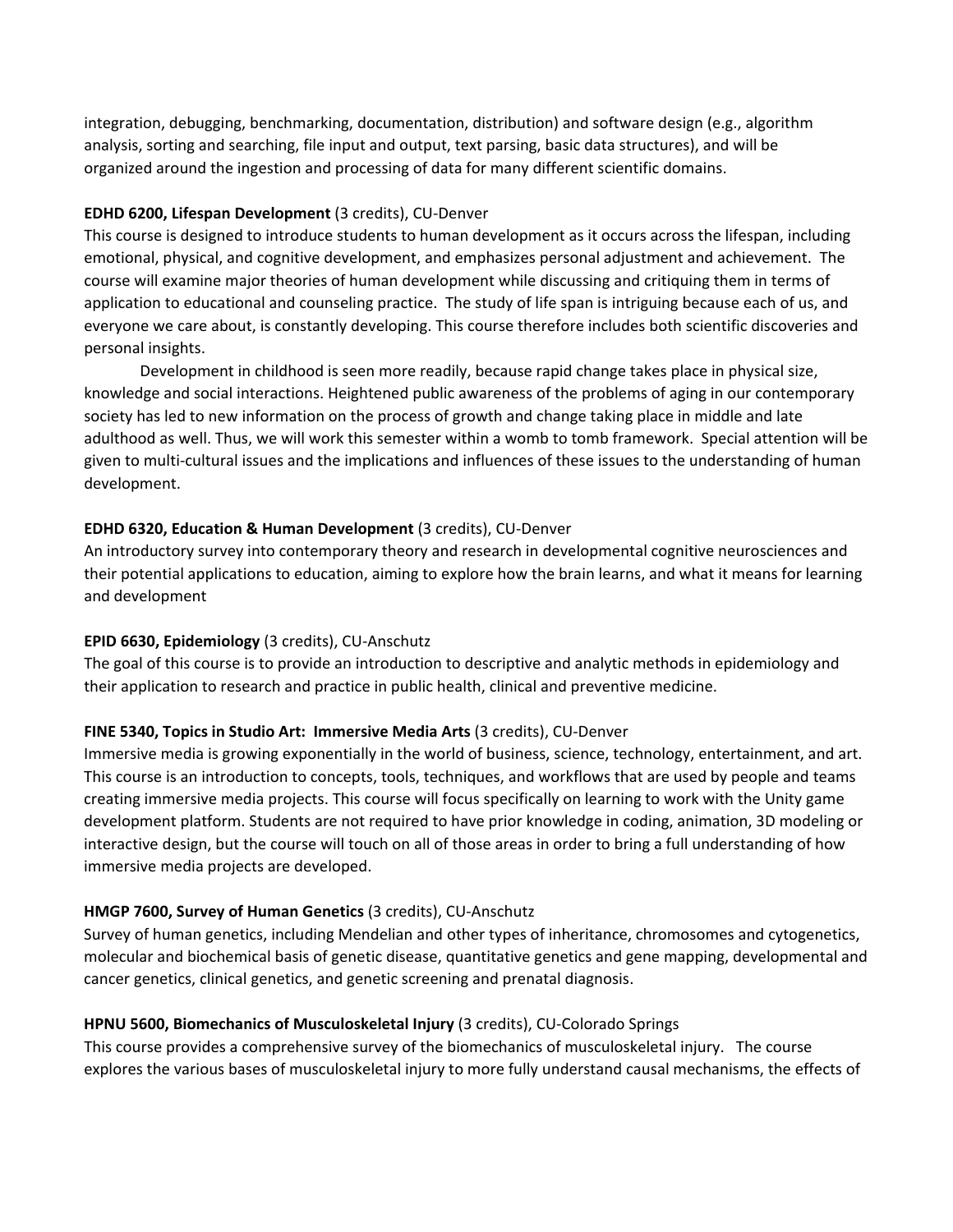injury on musculoskeletal tissues, and how current biomechanical, biological, and biomedical sciences contribute to injury management and prevention. Topics will include:

- Injury Classifications (sprains, strains, contusions, lacerations, abrasions, etc.)
- The relevant structures and material properties of the connective tissues (bone, cartilage, tendon and ligament) most involved in musculoskeletal injuries.
- The mechanics of joints that are most often injured.
- How age, gender, nutrition and exercise affect the musculoskeletal system's response to load and its associated predisposition to injury.
- A comprehensive survey of the most prevalent regional bodily injuries

## **HSMP 6602, Health Equity** (2 credits), CU-Anschutz

This course focuses on the achievement of health equity. Health is taken here in its most global sense, as defined by the WHO: "Health is a state of complete physical, mental and social well-being and not merely the absence of disease or infirmity", which includes the achievement of one's full career potential (e.g. equality of opportunity for minorities to become public health professionals). In this course, we address disparities existing in several populations to include (but not be limited to) low-income, racial and ethnic minorities, women, children, low literacy, disabled, GLBTI, as well as other groups who are victims of health disparities. While the needs of these populations are discussed openly and candidly we vigorously fight stereotyping of specific groups.

We will study the institutionalized, personally-mediated and internalized mechanisms, which cause or perpetuate differences in opportunities, stresses and exposures as well as in health care access and quality. Currently, health disparities represent the most important challenge of public health. This course proposes to unveil the often undetected aspects of health disparities embedded in all aspects of public health. For the elimination of health disparities, it is pivotal that its study and combat be integrated to all public health initiatives.

## **IDPT 7646, Tissue Biology and Disease Mechanisms** (3 credits), CU-Anschutz, Fall

This course provides an overview of organ systems and disease through 1) a survey of the major systems, including the cellular and molecular mechanisms underlying their function and repair, integrated with 2) common diseases, current therapies, and their mechanistic basis.

## **IDPT 7810, The Microbiome in Health and Disease** (2 credits), CU-Anschutz

The Microbiome in Health and Disease will introduce graduate students to basic concepts and techniques used to study the microbiome. This course will address mammalian physiology, immunology and disease pathogenesis within the context of the microbiome and its relationship to biomedical research. Additionally, this course will cover emerging topics and technologies related to the study of the microbiome including nervous system responses, metabolomics, the virome, the mycobiome and transkingdom interactions.

## **IMMU 7630, Overview of Immunology** (2 credits), CU-Anschutz

An overview course in immunology for non-Immunology-program graduate students. The focus is human relevance and the practical use of immunology in a variety of fields. Students gain experience applying immunological knowledge to their own area of interest

## **INTE 5000, Design Thinking and Educational Innovation** (3 credits), CU-Denver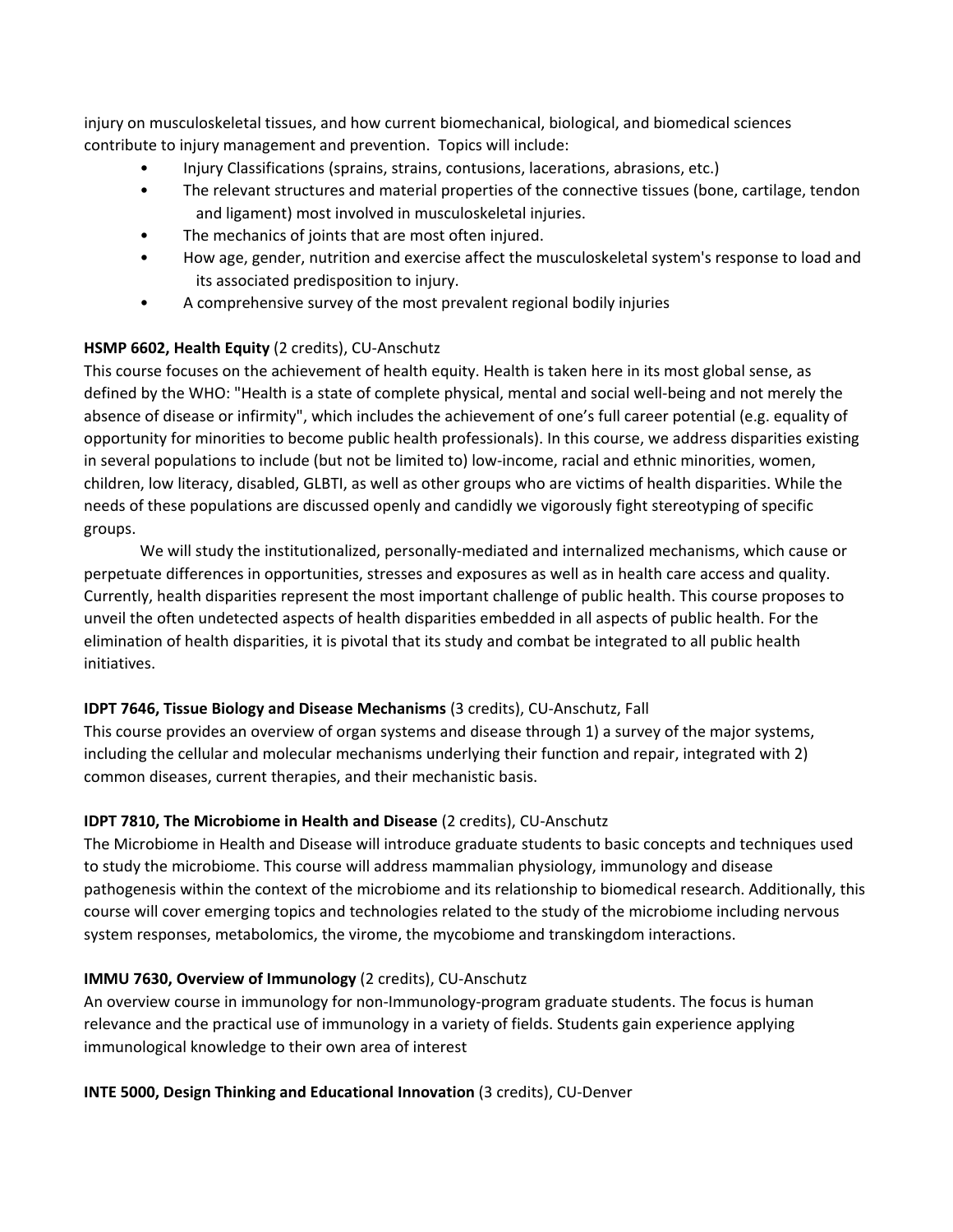Design thinking is a creative, human-centered approach to exploring and solving professional and communitybased problems of practice. In this studio-based course students will cultivate academic and community partnerships, design innovative media and experiences, and support diverse learning opportunities across settings

#### **INTE 5100, Planning and Designing for Instruction** (3 credits), CU-Denver

Instructional design is the process used to analyze, design, develop, and evaluate learning solutions. You will identify a gap in learning or performance and design a learning solution in the form of courses units, modules, and other instructional resources.

#### **INTE 5200, Crafting eLearning Experience** (3 credits), CU-Denver

This course helps educators transition to teaching online. Create online learning activities, assessments, and resources. Learn how to establish a strong online teaching presence. Explore blended learning environments, use of set curriculum, open educational resources (OER), family support, communication strategies, digital citizenship, and accessibility concerns.

#### **INTE 5320, Games and Learning** (3 credits), CU-Denver

This course examines the use of games for learning and education across formal and informal environments. Students will survey contemporary learning theory, media, trends, and challenges related to designing and playing games in informal, community-based, online, and school settings.

#### **INTE 5660, Self-Paced E-Learning Modules** (3 credits) CU-Denver

Self-paced tutorials and modules are a common form for e-learning, especially in corporate and adult learning settings. These packaged resources are tremendously useful because they can be conveniently accessed at point of need (anytime/anywhere), and when delivered via an LMS (Learning Management System), they provide useful data to the hosting organization (e.g., a company's compliance department can document that all employees have completed a course required by law, managers can track their employees' progress on individual learning plans).

In this course, you will use a variety of authoring tools and resources to design and create a self-paced elearning module, applying graphic, web-design, and instructional principles from designers such as Marty Tessmer, Will Horton, and Ruth Colvin Clark.

#### **INTE 5680, Producing Media for eLearning** (3 credits), CU-Denver

Students develop and integrate media resources into eLearning environments, applying principles of media selection and multimedia learning. Students explore a variety of tools for producing audio, video, and multimedia content and examine ways to enhance eLearning courses through multimedia presentation and engagement resources. Restriction: Restricted to graduate level students.

#### **IPHY 7800, Comprehensive Physiology** (6 credits), CU-Anschutz

The course will provide an understanding of the function, regulation and integration of human organ systems. Content will include introductory to cell physiology and all major organ systems and will be taught by experts in each organ system.

#### **ISMG 6480, Text Data Analytics** (3 credits), CU-Denver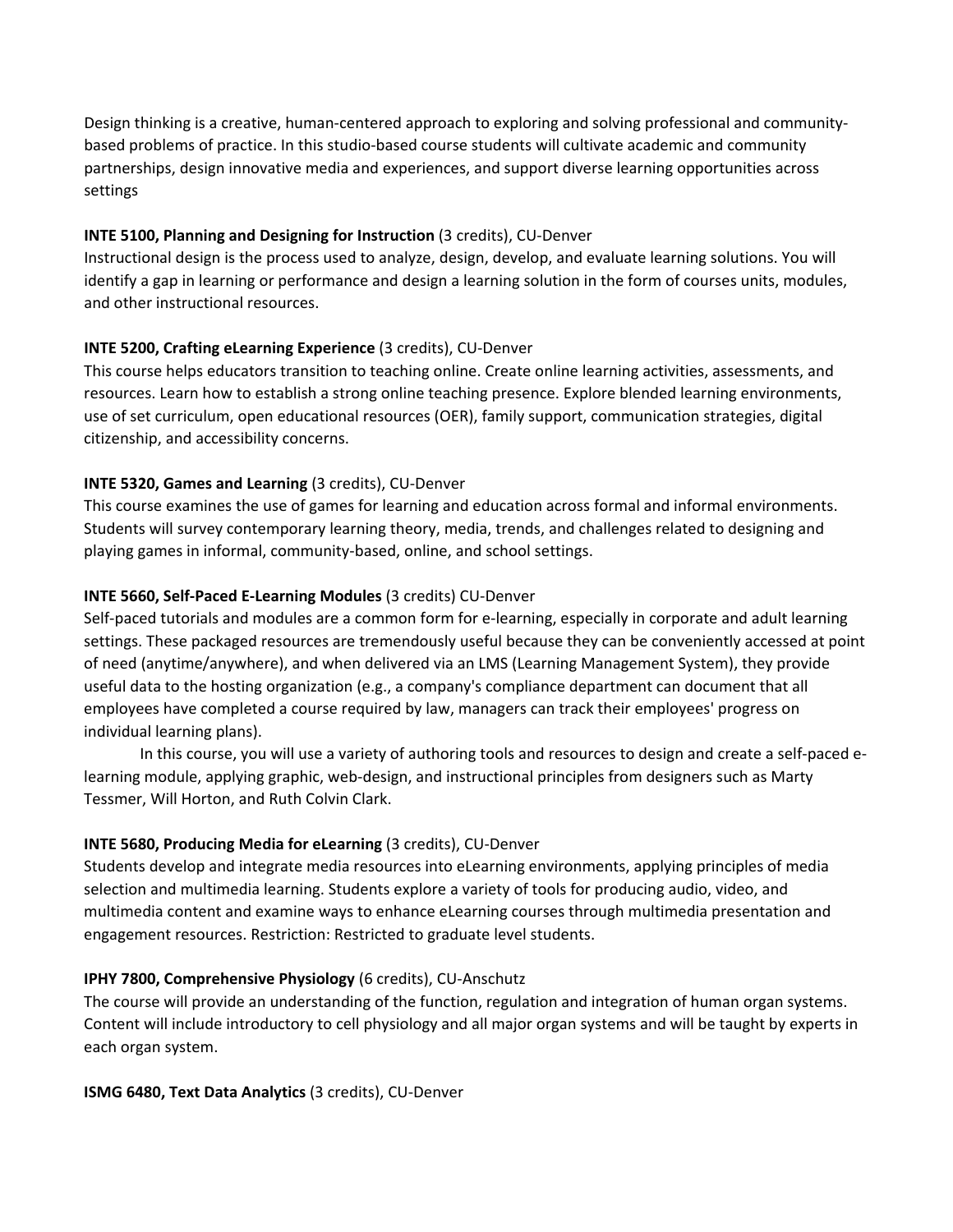This course covers the concepts, algorithms, and tools for quantitative analyses of unstructured text data. It will cover the techniques necessary to pre-process unstructured text data, visualize, and present the result of analyses. This class covers concepts and algorithms required for the analyses of text data such as Zipf's Law, Pattern Discovery (using such algorithms as TF-IDF), topic modeling, sentiment analysis, cluster analysis, and prediction modeling etc. Upon the completion of this class, students will be able to (1) understand theories, algorithms and tools necessary to analyze unstructured text data, (2) visualize and uncover underlying topics, sentiments and concepts, and (3) run prediction models with a corpus of unstructured text documents. The free open-source R and RStudio software will be used as practice tools for this class.

#### **IWKS 5100, Intro to Human-Centered Design, Innovation and Prototyping** (3 credits)

Introduces students to a design methodology known as human-centered design, which can be harnessed to stimulate innovation in various career fields and industries. Through in-class activities and learning an array of prototyping tools in the Inworks lab, students will build up the skills necessary to develop their own projects in the second half of the course. Team projects apply the design process and culminate in a product, service, or system that is designed from scratch.

## **IWKS 5170, 3D Design Computation & Prototyping (3 credits), CU-Denver**

Introduces the design and computer-controlled fabrication of three dimensional objects using both additive (3D printing) and subtractive (laser cutter, CNC router / milling machine) processes. Various commercial and opensource software tools for 3D design (CAD), manufacturing (CAM) and visualization will be explored. Increasingly complex projects throughout the semester will be used to illustrate fabrication techniques. The course will culminate in a final project.

## **IWKS 5930, Special Topics: Prototype Health Innovations** (3 credits), CU-Denver

Explore prototyping as a vital design process to rapidly develop health innovations and in doing so: 1) foster interdisciplinary project development 2) prototype to aid communication, collaboration, and co-design with end-users 3) exercise physical prototyping and virtual machining with fabrication shops utilizing CNC equipment. Coursework is real-world and project-based; choose from topics that Inworks is currently progressing on for the Anschutz Medical Campus' response to COVID and further community health topics.

Participants will attend virtual meetings with clinicians, researchers and other end-users as necessary as well as tour and work virtually with local fabrication shops to prototype to the needs of our local health ecosystem. Participants are expected to be highly motivated & capable of self-directed learning (akin to traditional internships) Participants can also rely on receiving a plethora of technical and strategic lessons on prototyping-to-production.

## **MATH 5387, Applied Regression** (3 credits) CU-Denver

Topics include simple and multiple linear regression, model diagnostics and remediation, and model selection. Emphasis is on practical aspects and applications of linear models to the analysis of data in business, engineering and behavioral, biological and physical sciences.

## **MICB 7703, Molecular Mechanisms of Bacterial Disease** (3 credits), CU-Anschutz

MICB7703 is a 7 week lecture and primary literature discussion course. The course covers pathogenic bacteria and an in-depth discussion of several paradigms of bacterial disease that illustrate important concepts and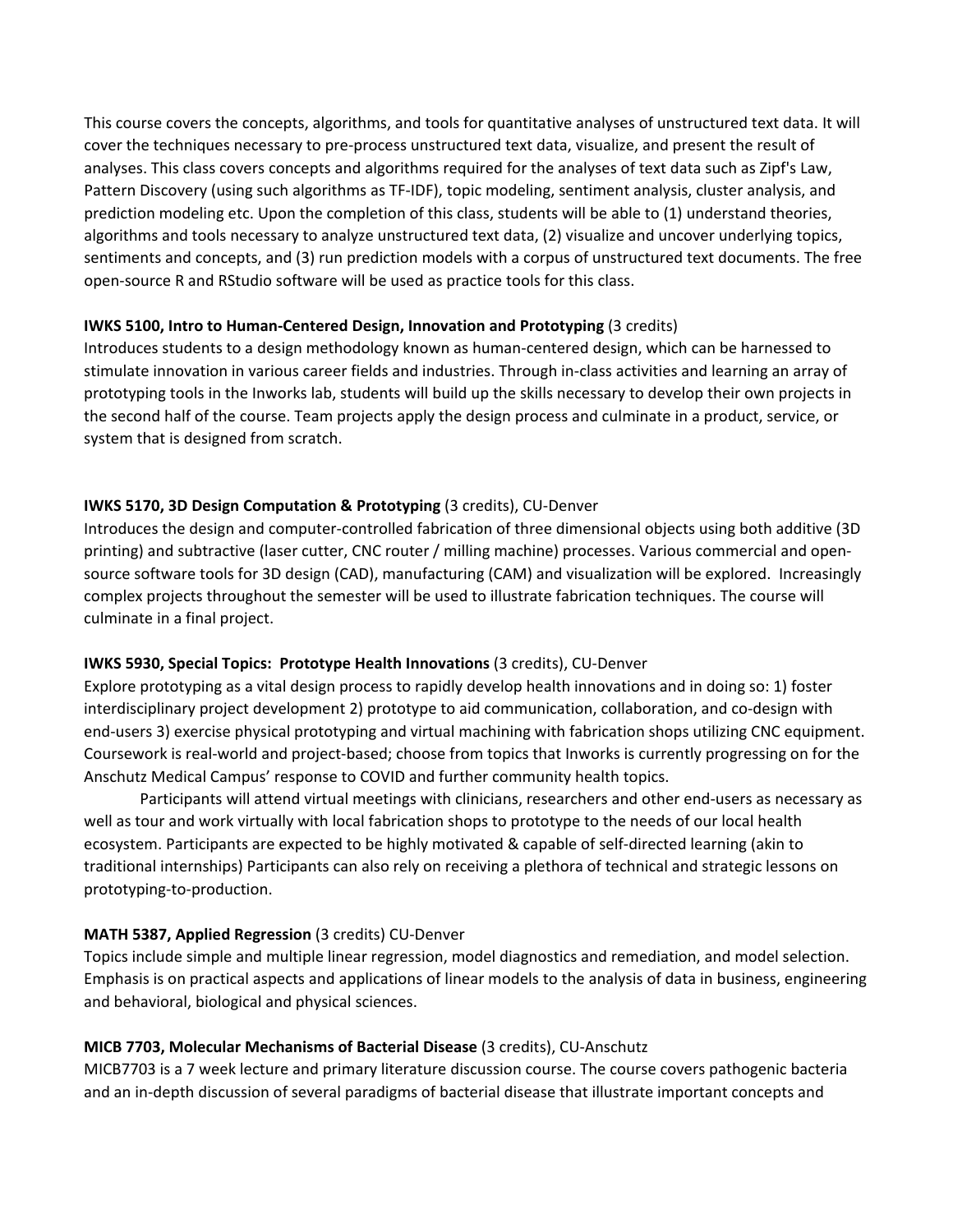molecular mechanisms of bacterial pathogens and evasion of host defenses. Topics include adherence and invasion, bacterial biofilms, bacterial toxins, antiphagocytic mechanisms, bacterial secretion systems, avoidance and activation of host defenses and intracellular survival. Select medically important bacteria will be discussed, including E. coli, streptococci and staphylococci, Pseudomonas aeruginosa, Vibrio cholerae, shigellae, Legionella, Salmonella, Francisella and mycobacteria as paradigm organisms for these topics. The course is designed to accommodate graduate students, fellows and others from all departments in the School of Medicine. Course grades will be based on a mid-term (20%) and final exam (40%), student presentations and participation in discussions (40%). No previous coursework in bacteriology or microbiology is required, but students will be expected to have a good foundation in biochemistry and molecular cell biology.

#### **NRSC 5032, The Neuroscience of Learning and Memory**, CU-Boulder

As a scientific enterprise, the field of learning and memory has existed for a little over 100 years. For about the first 80 years, this field was essentially the sole province of experimental/cognitive psychologists. However, in the last 20 years the methods and concepts of biology and its sub-discipline, neuroscience, have been increasingly applied to the study of learning and memory. Scientists working in this multidiscipline field have produced a staggering amount of information about where and how experience leaves its mark on the brain, and new discoveries are made every week. So, we now have an exciting field that can be called the Neurobiology of Learning and Memory.

I created this course to introduce you to the methods, facts and concepts that are central to this field. This was a challenging task because it requires the integration of psychological methods, facts, and theory with the methods, facts and concept of neuroscience. The primary goal of this field of science is to reduce personal experience to brain products. It is fundamentally about where and how the brain stores the wealth of experiences that make us who we are as individuals.

## **NRSC 7000, Cellular & Molecular Neurobiology** (3 credits), CU-Anschutz

A comprehensive, in-depth, discussion-based course intended for candidates for the PhD in Neuroscience. Topics include ion channel structure and function, ionic basis of the resting and action potential, and the biochemistry and physiology of direct and indirect synaptic transmission.

## **NRSC 7614, Biological Basis of Psychiatric and Neurological Disorders** (2 credits), CU-Anschutz

This elective, for basic sciences graduate students and medical students, provides a survey of current clinical and molecular aspects of human neuropsychiatric disorders. Both movement disorders and DSMIV diagnoses will be covered. Contact Course Director for a list of topics.

## **PBHL 6920, Statistical Software Lab**, CSU/Colorado School of Public Health

This lab-based course is designed to give students a brief introduction to common statistical software programs used in public health research and practice. We will primarily focus on Excel, SPSS and SAS software; other applications will be briefly introduced. The purpose of this course is not to teach students statistical concepts and theories, but rather to help students build basic competence related to data management, analysis, and visualization across the different programs.

## **NRSC 7618, Biology of the Eye** (1 credit), CU-Anschutz, Fall Semester

This one credit course is intended to introduce medical and graduate students to contemporary topics in vision science and ophthalmology. The course will integrate cutting-edge basic science with translational research and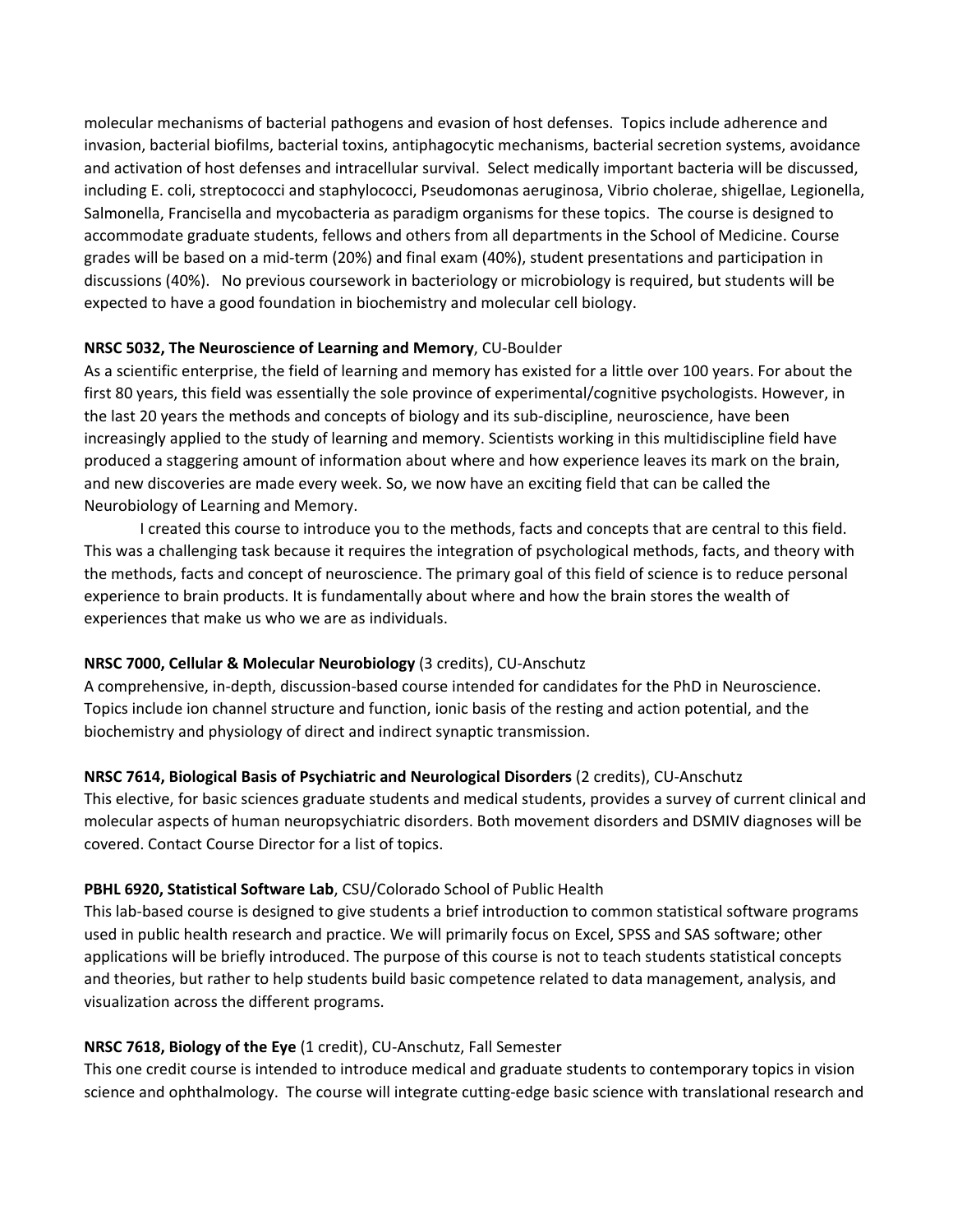clinical advances. The overall objective of this course is to familiarize students with the core concepts and challenges in clinical ophthalmology and vision research. The learning objectives for each class are detailed in the schedule.

## **NRSC 7700, Drugs and the Brain** (1 credit), CU-Anschutz, Spring Semester

Drs. Jamie Peters and Jasper Heinsbroek from the Department of Anesthesiology are co-directing this new elective course for PhD students called "Drugs and the Brain." This course (1 credit) will be held over a 6 to 7-week period in the Spring 2021 semester from mid-March to late April. It will cover advanced topics in addiction neuroscience, with a focus on the effects of various drugs of abuse on the brain. Each student will give an oral presentation on their drug of choice at the end of the course for a letter grade.

# **PHRD 7801 / PHRD 7802, Principles of Clinical Pharmacology** (3 credits), CU-Anschutz

The course provides students with a foundational knowledge of clinical pharmacology, including pharmacokinetics, drug metabolism, assessment of drug effects, optimizing patient therapy and drug discovery and development. It is grounded in weekly topical lectures emanating from the NIH Principles of Clinical Pharmacology lecture series, supplemented by readings, discussion and assignments. This course continues as PHRD7802 in the Spring semester; in past years those completing requirements have earned an NIH certificate for participation in the NIH Principles of Clinical Pharmacology course.

## **PHSC/PCSM 6720, Cannabis Therapeutics: Emphasis in Pain, Oncology Supportive Care and At-Risk Populations** (2 credits) CU-Anschutz

This course considers the science and therapeutics of cannabis in pain, supportive cancer care, and special populations. Specifically, it will examine the therapeutic potentials of cannabinoids for a variety of conditions such as neuropathic pain, cancer-related pain, and other cancer-related symptoms. Cannabis use in special populations, including pregnant and breastfeeding women, adolescents, and older adults will be evaluated. Literature review and evidence-based medicine will be used to incorporate knowledge gained from the best available research, evidence, and clinical expertise, and apply this to individual patient circumstances and cases.

# **PUBH 6670: Special Topics: The SARS-CoV-2 virus, COVID-19, and Public Health: Lessons that We are Learning** (1-credit), CU-Anschutz

The COVID-19 pandemic is an unprecedented public health event that will remain in play for the foreseeable future. While the course of the pandemic may be uncertain, it is clear that there will be many twists and turns of its path that are certain to involve issues that cover all of public health sciences, from molecular epidemiology to global policy. Accordingly, the syllabus will be organic, building each week on the most useful current events for didactic purposes.

# **RSPC 7801, Molecular Mechanisms of Reproductive Endocrinology and Metabolism** (3 credits), CU-Anschutz

Endocrine systems will be covered from the molecule to the systems level. Pituitary secretions actions/regulation, regulation of water, ion, calcium balance, regulation of metabolism including insulin secretion/action will be discussed, the context of normal physiology, the mechanisms of endocrine dysfunction.

# **STBB/PHCL 7609, Biophysics and Spectroscopy,** (3 credits), CU-Anschutz, Spring

The course will cover fundamental aspects of biophysical approaches to elucidating and studying the properties of biomolecules. It will mainly cover various aspects of spectroscopy/spectrometry, with key underpinnings in